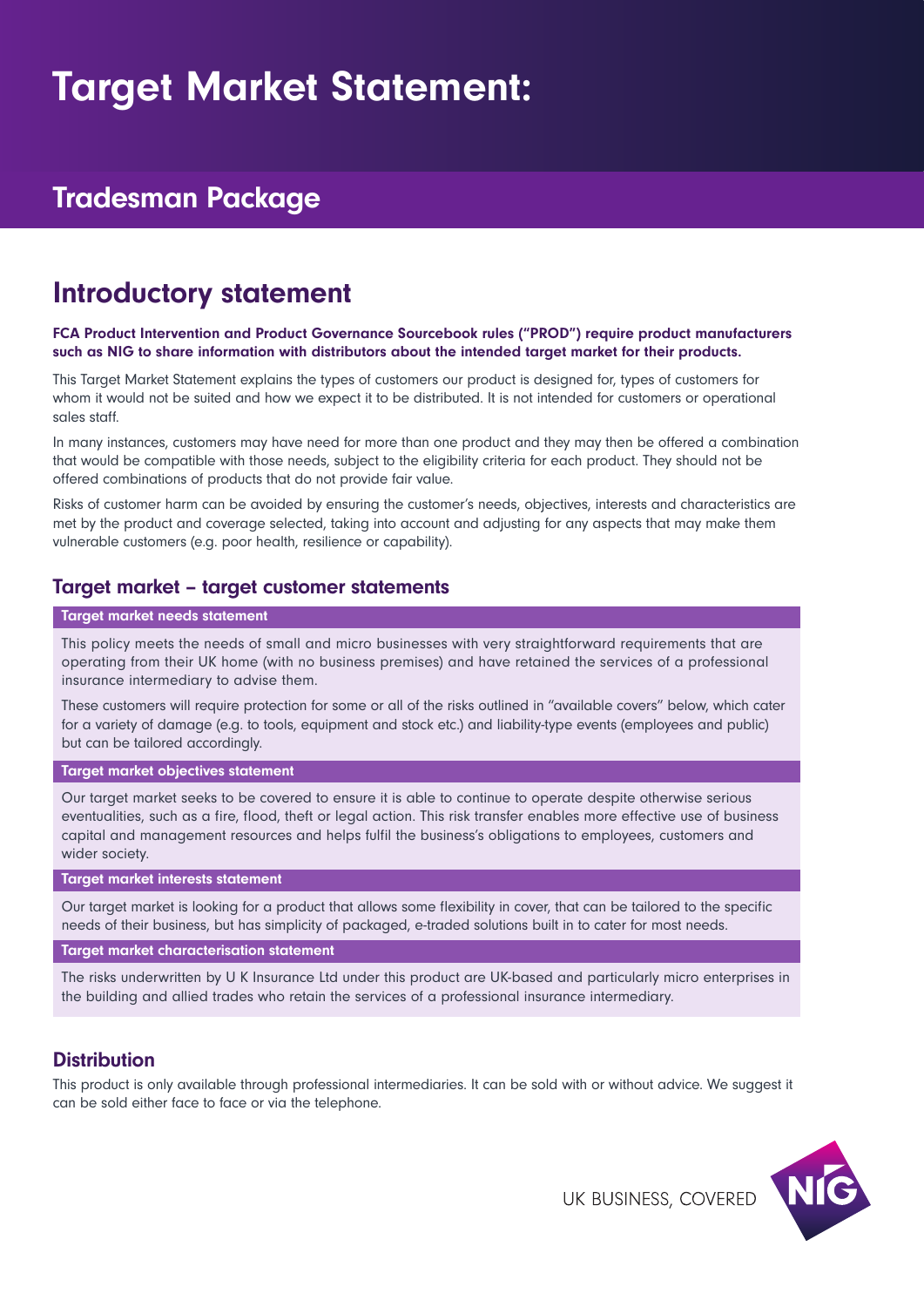## Assessment of fair value

| Next fair value assessment due | June 2022                                          |
|--------------------------------|----------------------------------------------------|
| Last fair value assessment     | Fair value is provided for target market customers |

# Target market – target compatible customer groups

| Who this product is for                                                                                                                                                                                                                            | Who this product is not for                                                                      |  |
|----------------------------------------------------------------------------------------------------------------------------------------------------------------------------------------------------------------------------------------------------|--------------------------------------------------------------------------------------------------|--|
| UK-based businesses, including working in the EU                                                                                                                                                                                                   | Businesses based outside the UK or working<br>primarily outside the UK                           |  |
| Businesses that are small in scale and low<br>complexity                                                                                                                                                                                           | Larger businesses where e-traded packages are less<br>suited                                     |  |
| Businesses that require a bundle of covers (see<br>below) to meet typical business needs                                                                                                                                                           | Businesses requiring only individual unbundled<br>covers                                         |  |
| Businesses interested in transferring financial risk<br>by insuring with an A rated insurer (A1 Moody's),<br>with options to meet legal obligations (e.g. with<br>Employer's Liability cover) and additional other<br>benefits (e.g. legal advice) |                                                                                                  |  |
| Businesses that are mobile and have no fixed<br>premises, with up to 15 workers                                                                                                                                                                    | Businesses which are not trading or have trading<br>premises                                     |  |
|                                                                                                                                                                                                                                                    | Businesses with more than 15 workers                                                             |  |
|                                                                                                                                                                                                                                                    | Businesses that work in hazardous locations                                                      |  |
| Businesses with tools and business equipment up to<br>£10,000 per worker                                                                                                                                                                           | Businesses with needs exceeded by these limits                                                   |  |
| Businesses with stock up to £25,000                                                                                                                                                                                                                |                                                                                                  |  |
| Businesses with own plant or hired plant up to<br>£75,000                                                                                                                                                                                          |                                                                                                  |  |
| Businesses with up to £750,000 contract works<br>requirement on any one site                                                                                                                                                                       |                                                                                                  |  |
| Businesses where up to £10m public liability cover<br>(public liability standard limit is £1m) required                                                                                                                                            |                                                                                                  |  |
| Established businesses with a proven good claims<br>experience                                                                                                                                                                                     |                                                                                                  |  |
| For over 175 building and allied trades such as<br>plasterers and artexers, builders, domestic cleaners,<br>flooring contractors, shop fitters, office fitters,<br>painters and decorators                                                         | Higher risk trades such as demolition contractors,<br>roofing specialists and piling contractors |  |